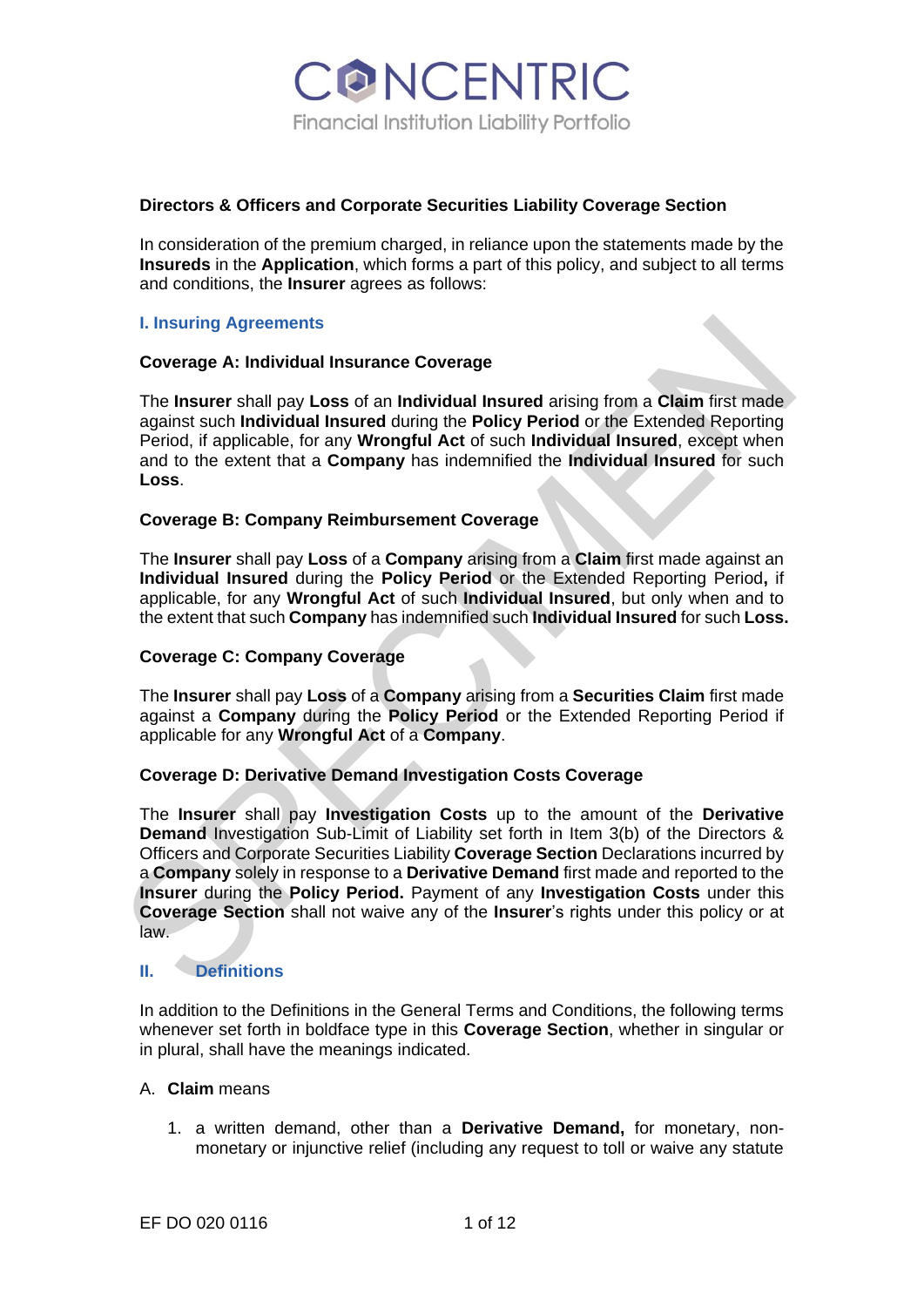of limitations and including any demand for mediation, arbitration or any other alternative dispute resolution process);

- 2. a civil, criminal, administrative, regulatory or arbitration proceeding for monetary, nonmonetary or injunctive relief which is commenced by:
	- (i) service of a complaint or similar pleading;
	- (ii) return of an indictment, information or similar document (in the case of a criminal proceeding); or
	- (iii) receipt or filing of a notice of charges;
- 3. a civil, criminal, administrative or regulatory investigation of an **Individual Insured**:
	- (i) once such **Individual Insured** is identified in writing by such investigating authority or enforcement body as a person against whom a proceeding described in subparagraph 2 of this Definition may be commenced; or
	- (ii) in the case of an investigation by the Securities and Exchange Commission("**SEC**") or a similar state or foreign government authority, after:
		- (a) the service of a subpoena upon such **Individual Insured**; or
		- (b) the **Individual Insured** is identified in a written "Wells" or other notice from the **SEC** or a similar state or foreign government authority that describes actual or alleged violations of laws by such **Individual Insured**;
- 4. a formal request for the extradition of an **Individual Insured** in any country by another country for trial or to answer a criminal accusation.
- 3. a civil, criminal, administrative or regulatory investigation of an **individual**<br>
Insured:<br>
(i) once such **Individual Insured** is identified in writing by such<br>
investigating authority or enforcement body as a genson ag B. **Defense Costs** means reasonable and necessary fees, costs and expenses consented to by the **Insurer** (including premiums for any appeal bond, attachment bond or similar bond arising out of a covered judgment, but without any obligation to apply for or furnish any such bond), resulting solely from the investigation, adjustment, defense and appeal of a **Claim** against an **Insured**, but excluding compensation of any **Individual Insured**. **Defense Costs** shall not include any fees, costs or expenses incurred prior to the time that a **Claim** is first made against an **Insured**.
	- C. **Derivative Demand** means a written demand by one or more security holders of a **Company,** without the assistance, participation or solicitation of any **Executive**, upon the board of directors (or equivalent management body) of such **Company**  requesting that it file on behalf of the **Company** a civil proceeding in a court of law against any **Executive** for a **Wrongful Act.**
	- D. **Employee** means any past, present or future employee of a **Company**, whether such employee is in a supervisory, co-worker or subordinate position or otherwise, including:
		- 1. any part-time, seasonal and temporary employee,
		- 2. volunteer, individual who is contracted to perform work for a **Company**, or independent contractor for a **Company** in his or her capacity as such, or
		- 3. any individual who is leased to a **Company**,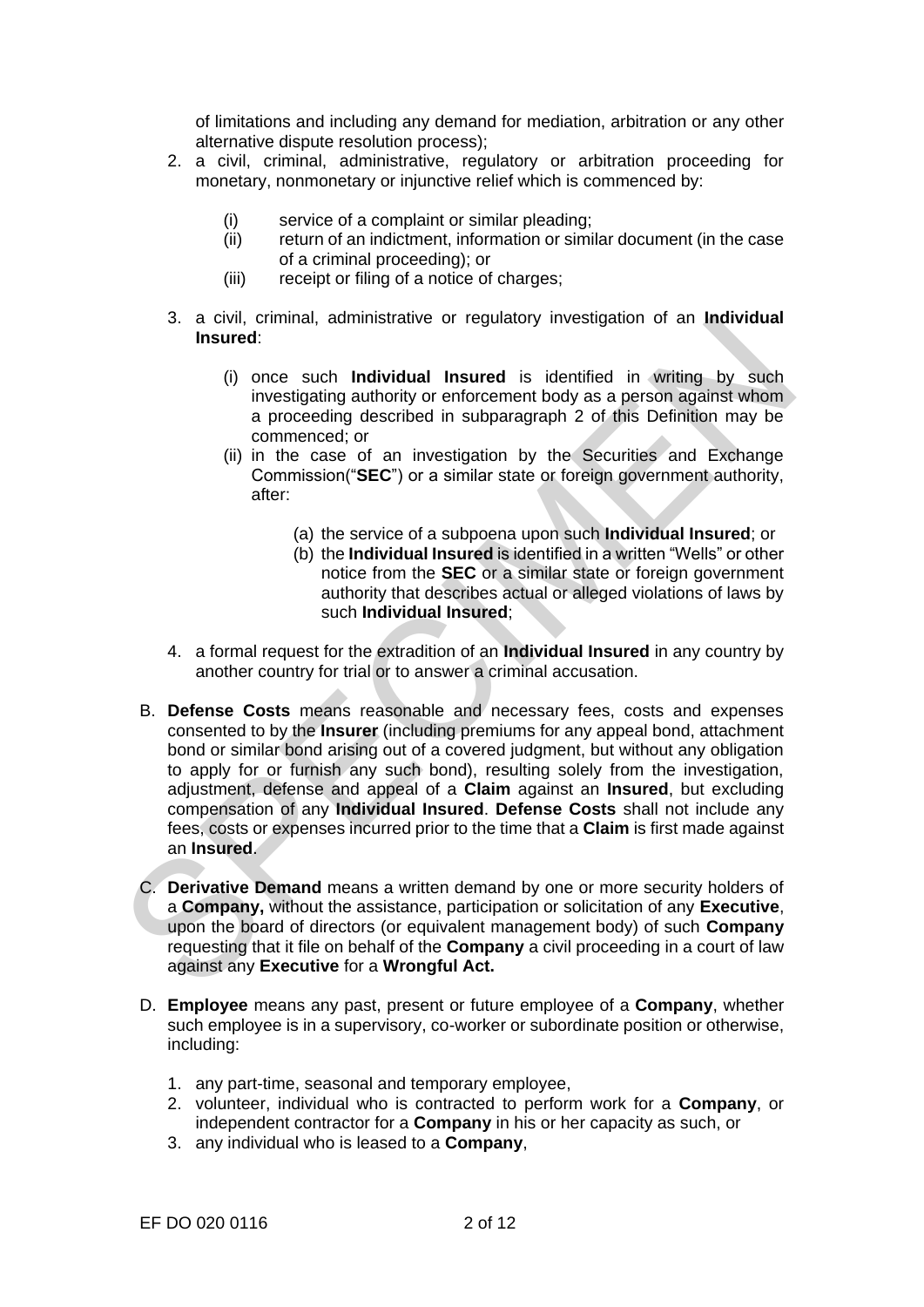but only if such **Company** provides indemnification to such employees, volunteers or individuals in the same manner as is provided to such **Company's** own employees; provided, however, a **Company** may request that no coverage be provided under this **Coverage Section** for an independent contractor or leased employee named in a specific **Claim**. Such request must be made in writing and within 90 days of the **Claim** being reported to the **Insurer**. If no such request is made, this **Coverage Section** shall apply as if the **Company** determined that such independent contractor or leased employee shall receive coverage.

- E. **Employment Practices Violation** means the following actual or alleged acts whether committed directly or indirectly, intentionally or unintentionally:
	- 1. wrongful, including constructive termination of employment (actual or constructive),dismissal or discharge;
	- 2. breach of an implied contract of employment;
	- 3. harassment, sexual harassment or creation of a hostile work environment;
	- 4. discrimination (including, but not limited to, discrimination based upon age, gender, race, color, national origin, religion, sexual orientation or preference, pregnancy or disability);
	- 5. **Retaliation**;
	- 6. employment-related misrepresentations to an **Employee** of a **Company** or applicant for employment with a **Company** or an **Outside Entity**;
	- 7. employment-related libel, slander, humiliation, defamation or invasion of privacy;
	- 8. wrongful failure to employ or promote;
	- 9. wrongful deprivation of a career opportunity with a **Company**, wrongful discipline, wrongful demotion or negligent **Employee** evaluation, including the giving of negative or defamatory statements in connection with an **Employee**  reference;
	- 10. failure to grant tenure; or
- whether committed directly or indirectly, intentionally or unintentionally:<br>
1. wongfull, including constructive termination of employment (actual or<br>
constructive), dismissal or discharge;<br>
2. breach of an implied contrac 11. with respect to 1 through 10 above, negligent hiring, retention, training, supervision, infliction of emotional distress or mental anguish, failure to provide or enforce adequate or consistent organizational policies and procedures, or violation of an individual's civil rights;

but only if the actual or alleged **Employment Practices Violation** is brought by an **Employee** or an **Outside Entity Employee**, or by an applicant for employment with a **Company** or an **Outside Entity**.

#### F. **Executive** means

- 1. any natural person who was, now is or shall become a duly elected or appointed director, officer, trustee, governor, general partner, managing general partner, venture partner, administrative general partner, principal, management committee member of a duly constituted committee, or member of the Board of Managers of a **Company**;
- 2. any past, present or future person in a duly elected or appointed position in a **Company** which is organized and operated in a jurisdiction other than the United States of America or any of its territories or possessions that is equivalent to an executive position listed in paragraph 1. of this Definition; or
- 3. any past, present or future General Counsel, Chief Compliance Officer, or Risk Manager (or equivalent position) of the **Named Insured**.

#### G. **Individual Insured** means any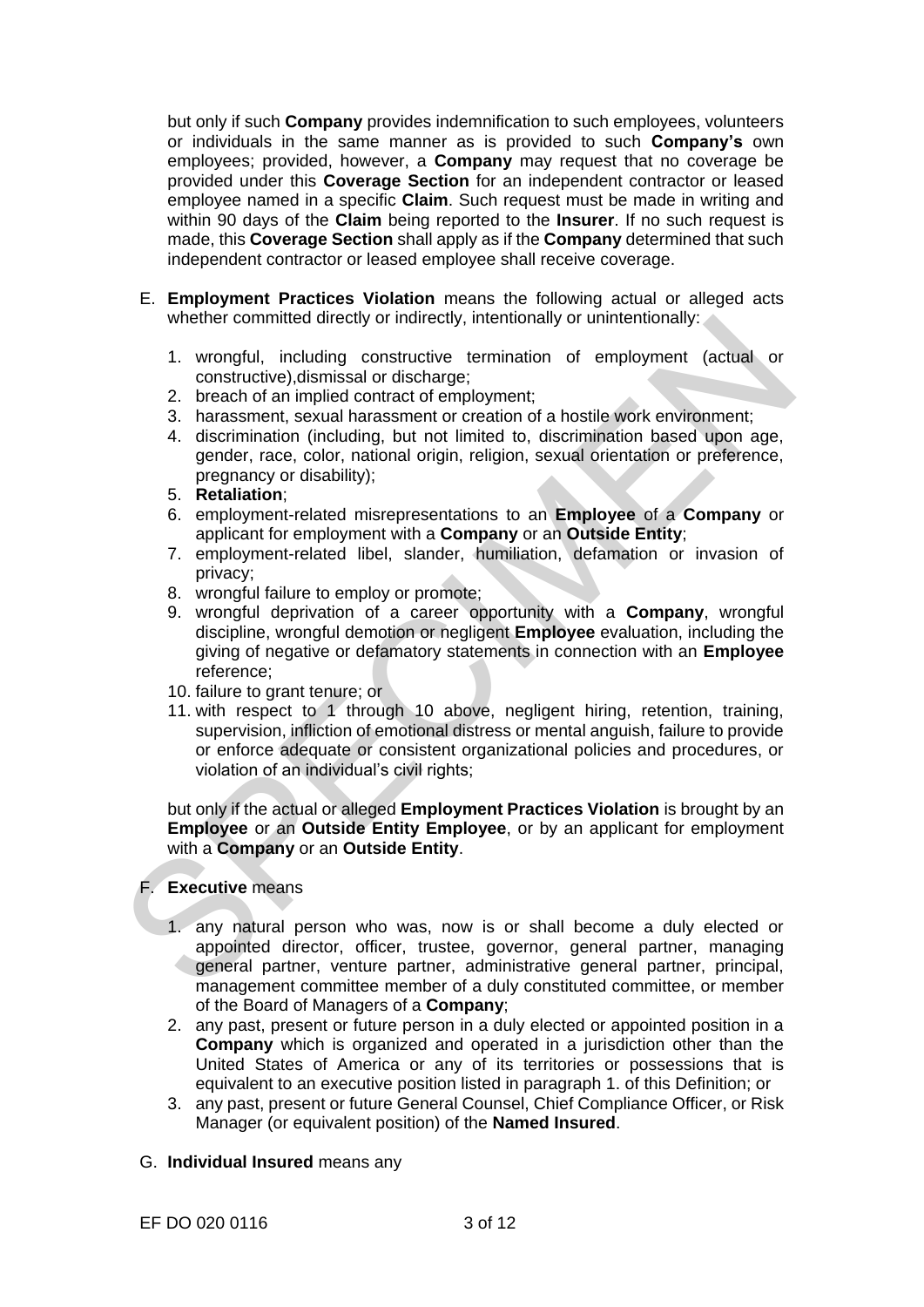- 1. **Executive**;
- 2. **Employee**; or
- 3. **Outside Entity Executive**
- H. **Insured** means any
	- 1. **Company**; or
	- 2. **Individual Insured**.
- I. **Investigation Costs** means the reasonable and necessary costs, charges, fees and expenses consented to by the **Insurer** (including, but not limited to, attorney's fees and expert's fees but not including any settlement, judgment or damages and not including any compensation or fees of any **Individual Insured**) incurred by the **Company** or its board of directors (or any equivalent management body), or any committee of the board of directors(or any equivalent management body), solely in connection with the investigation or evaluation of a **Derivative Demand.**
- J. **Loss** means
	- 1. the amount that any Insured becomes legally obligated to pay in connection with any covered **Claim**, including, but not limited to:
		- (i) judgments (including pre-judgment and post-judgment interest on any covered portion thereof) and settlements; and
		- (ii) damages, including punitive or exemplary damages and the multiple portion of multiplied damages relating to punitive or exemplary damages to the extent allowed by applicable law. The enforceability of this subparagraph (ii) shall be governed by such applicable law that most favors coverage for such punitive, exemplary and multiple damages;
	- 2. **Defense Costs**;
	- 3. with respect to Coverage D of this **Coverage Section**, **Investigation Costs**.

**Loss** shall not include, other than **Defense Costs**:

- 1. any amount for which the **Insureds** are not financially liable or which are without legal recourse to the **Insureds**;
- and expenses consented to by the **instant experimentally** abit of limited to attempt it desired and ordinaring any settlement, judgment or damages and not including any settlement, judgment or damages and not company or it 1. matters which may be deemed uninsurable under the law pursuant to which this policy shall be construed, provided that the **Insurer** shall not assert that, in a **Securities Claim** alleging violations of Section 11, 12 or 15 of the Securities Act of 1933, as amended, the portion of any amounts incurred by **Insureds**  which is attributable to such violations constitutes uninsurable loss, and, unless precluded from doing so in a court order, shall treat that portion of all such settlements, judgments and **Defense Costs** as constituting **Loss** under this **Coverage Section**;
	- 2. civil or criminal fines or penalties;
	- 3. taxes or tax penalties (whether imposed by federal, state, local or other governmental authority);
	- 4. the costs and expenses of complying with any injunctive relief or other form of nonmonetary relief;
	- 5. compensation, salary, wages, fees, benefits, overhead, charges or expenses of any **Insured;**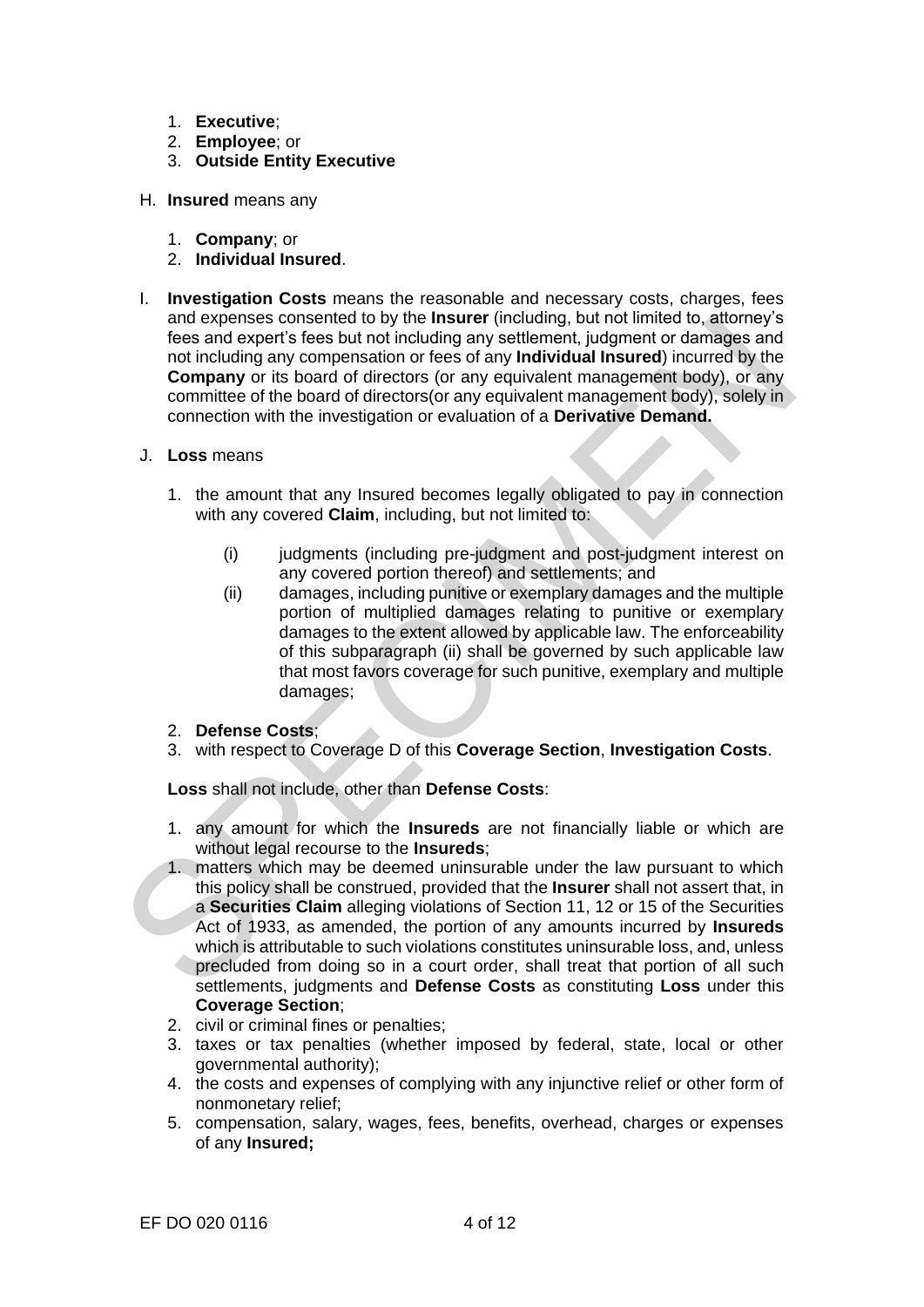- 6. any amounts owed pursuant to the terms of any contract or agreement, including any amounts related to any such exposures based on the contract or agreement;
- 7. any amount representing the increase in price or consideration where the **Claim** involves allegations that the price or consideration paid or offered to be paid for a merger, consolidation or acquisition of all or a majority of stock issued by or assets owned by any person or entity is inadequate or unfair; or
- 8. any reimbursement required under the Sarbanes-Oxley Act of 2002 or any rules, regulations or amendments promulgated thereunder, or any other type of reimbursement, restitution or disgorgement.
- K. **Outside Entity** means any not-for-profit organization, other than a **Subsidiary.**
- K. Outside Entity means any not-for-profit organization, other than a Subsidiary.<br>
L. Outside Entity Executive means any Executive of a Company serving in the<br>
capacity as director, officer, trustee, trustee emerities or L. **Outside Entity Executive** means any **Executive** of a **Company** serving in the capacity as director, officer, trustee, trustee emeritus or governor of an **Outside Entity**, but only if such service is at the specific request or direction of a **Company**. In the event of a disagreement between a **Company** and an individual as to whether such individual was acting at the specific request or direction of such **Company**, this **Coverage Section** shall abide by the determination of the **Named Insured** on this issue and such determination shall be made by written notice to the **Insurer** within 90 days after the **Claim** first is reported to the **Insurer** pursuant to the terms of the policy. In the event no determination is made within such period, this **Coverage Section** shall apply as if the **Named Insured** determined that such **Executive** was not acting at such **Company**'s specific request or direction.
	- M. **Pollutants** means any solid, liquid, gaseous, biological, radiological or thermal irritant or contaminant, including smoke, vapor, dust, fibers, mold, spores, fungi, germs, soot, fumes, acids, alkalis, chemicals and Waste. "Waste" includes, but is not limited to, materials to be recycled, reconditioned or reclaimed and nuclear materials.
	- N. **Securities Claim** means a **Claim** made against any **Insured**:
		- 1. alleging a violation of any federal, state, local or foreign regulation, rule or statute regulating securities, including, but not limited to, the purchase or sale, or offer or solicitation of an offer to purchase or sell securities which is:
			- (i) brought by any person or entity alleging, arising out of, based upon or attributable to the purchase or sale of, or offer or solicitation of an offer to purchase or sell, any securities of a **Company**; or
			- (ii) brought by a security holder of a **Company** with respect to such security holder's interest in securities of such **Company**; or
		- 2. brought derivatively on behalf of a **Company** by a security holder of such **Company**.
	- O. **Subsidiary** means
		- 1. any entity in which the **Company** has or had **Management Control** on or before the inception date of the policy either directly or indirectly through one or more other **Subsidiaries**;
		- 2. any entity in which the **Company** acquires **Management Control** during the **Policy Period**, either directly or indirectly through one or more other **Subsidiaries**; and whose assets do not exceed 35% of the assets of the **Company**, prior to the **Company** acquiring **Management Control** of the **Subsidiary**; or
		- 3. any entity in which the **Company** acquires **Management Control** during the **Policy Period**, either directly or indirectly through one or more other **Subsidiaries** and whose assets exceed 35% of the assets of the Company,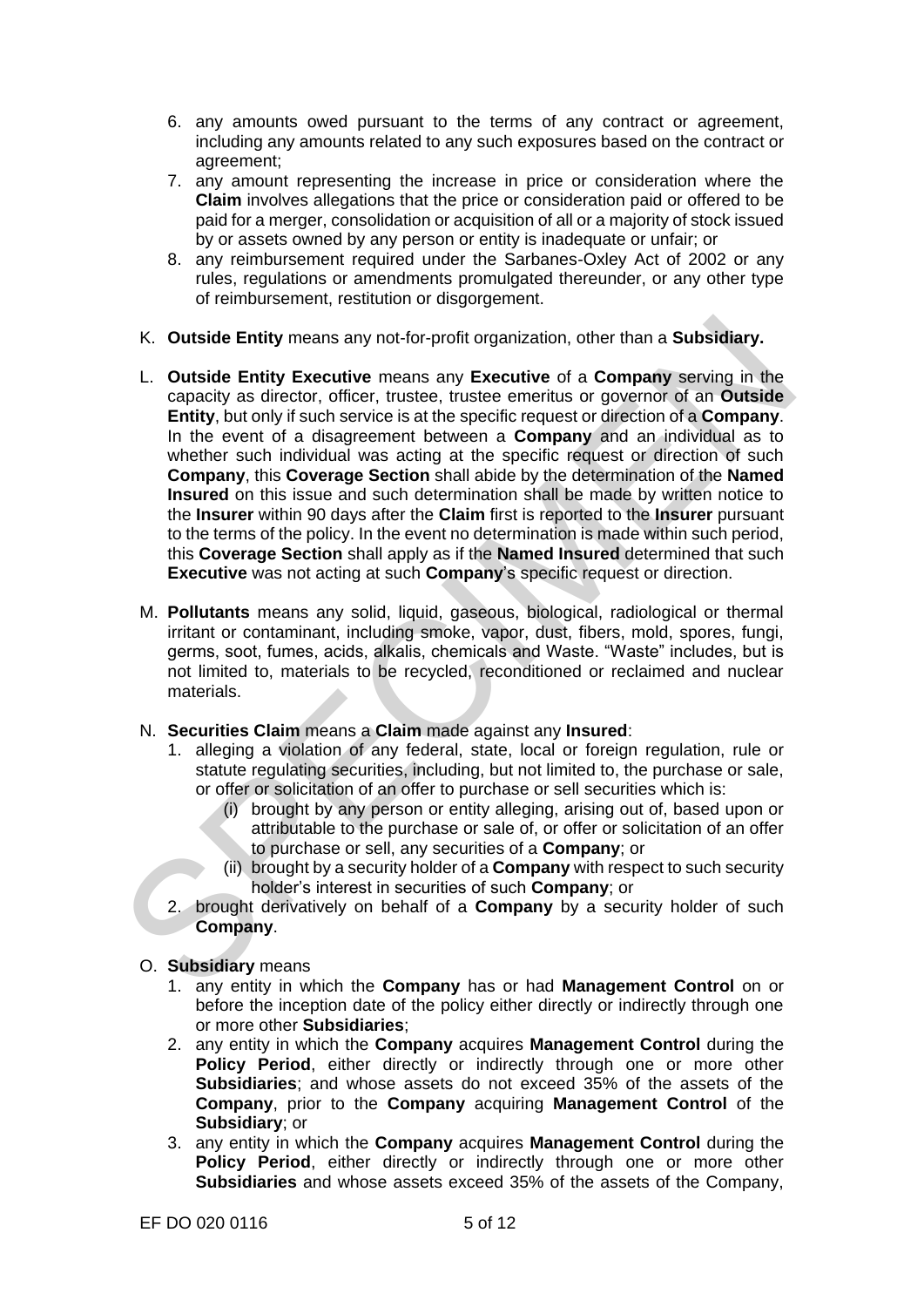prior to the Company acquiring **Management Control** of the **Subsidiary** but only for a period of 90 days subsequent to the **Company** acquiring **Management Control** of the **Subsidiary.**

- P. **Wrongful Act** means
	- 1. any actual or alleged breach of duty, neglect, error, misstatement, misleading statement, omission or act, including but not limited to an **Employment Practices Violation**, by an **Individual Insured** in his or her capacity as such, or any matter claimed against such **Individual Insured** solely by reason of his or her status as an **Executive, Employee,** or **Outside Entity Executive**; or
	- 2. any actual or alleged breach of duty, neglect, error, misstatement, misleading statement, omission or act by a **Company** in connection with a **Securities Claim**.

## **III. Exclusions**

The **Insurer** shall not be liable to make any payment for **Loss** in connection with any **Claim** made against any **Insured**:

- A. alleging, arising out of, based upon or attributable to:
	- 1. gaining of any profit, remuneration or advantage to which the **Insured** was not legally entitled, if a final, non-appealable adjudication in any underlying proceeding establishes the gaining of such profit, remuneration or advantage; or
	- 2. committing of any deliberate criminal or deliberate fraudulent act, or any willful violation of any statute, rule or law, if a final, non-appealable adjudication in any underlying proceeding establishes that such deliberate criminal or deliberate fraudulent act, or willful violation of statute, rule or law was committed.

For purposes of determining the applicability of this Exclusion, (i) the facts pertaining to and knowledge possessed by any **Insured** shall not be imputed to any **Individual Insured**; and (ii) only facts pertaining to and knowledge possessed by any past, present or future chief executive officer or chief financial officer shall be imputed to such **Company;**

- 2. any actual or alleged breach of duty, neglect, error, mestatement, omission or act by a **Company** in connection with a **Securities**<br>
Claim.<br>
III. Exclusions<br>
The **Insurer** shall not be liable to make any payment for **Lo** B. alleging, arising out of, based upon or attributable to the circumstances alleged or the same **Wrongful Act** or **Related Wrongful Act** alleged or contained in any claim or demand which has been reported, or to any circumstances, **Wrongful Act**  or **Related Wrongful Act** of which notice has been given, under any prior insurer's policy or policy of which this **Coverage Section** is a renewal or replacement or which it may succeed in time;
	- C. alleging, arising out of, based upon or attributable to any demand, suit or other proceeding pending against, or order, decree or judgment entered for or against, any **Insured** on or prior to the Continuity Date set forth in Item 5 of the Directors & Officers and Corporate Securities Liability **Coverage Section** Declarations**,** or the alleging of any **Wrongful Act** which is the same as or a **Related Wrongful Act** to that alleged in such pending or prior demand, suit or proceeding or in the underlying demand, order, decree or judgment;
	- D. alleging, arising out of, based upon or attributable to any **Wrongful Act** committed or allegedly committed by an **Individual Insured** in his or her capacity as an **Outside Entity Executive** prior to the Continuity Date set forth in Item 5 of the Directors & Officers and Corporate Securities Liability **Coverage Section** Declarations if any **Insured**, as of such **Continuity Date**, knew or could have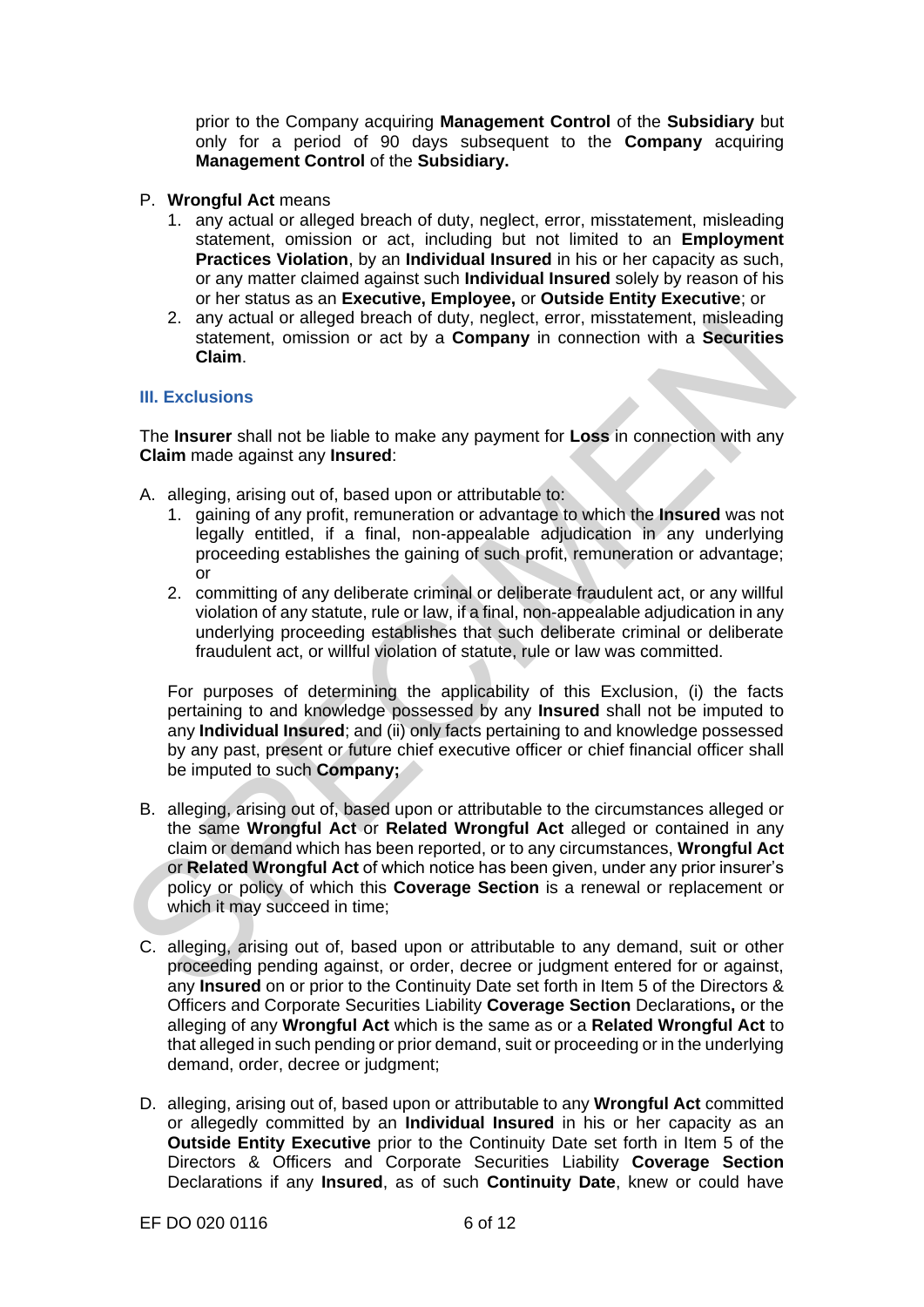reasonably foreseen that such **Wrongful Act** could lead to a **Claim** under this **Coverage Section**;

- E. alleging, arising out of, based upon or attributable to any actual or alleged act, error or omission of an **Individual Insured** serving in any capacity other than as an **Executive** or **Employee** of a **Company** or as an **Outside Entity Executive** of an **Outside Entity**;
- F. which is brought by or on behalf of any **Insured** in any capacity, or by any entity that owns more than 50% of the outstanding securities of the **Named Insured**. This Exclusion shall not apply to:
- Instactions mail not apply to:<br>
scrucision for a mind in the propary or the security on behalt of a Company<br>
by one or more security of such Company; provided such Claim<br>
is brought and maintained without any active assist 1. any **Claim** brought or maintained derivatively on behalf of a **Company**  by one or more securityholders of such **Company**; provided such **Claim**  is brought and maintained without any active assistance or participation of, or solicitation by any **Individual Insured**, other than assistance, for which 18 U.S.C. 1514A(a) (the Sarbanes-Oxley Act of 2002), or any similar "whistleblower" protection provision of any applicable federal, state, local or foreign securities law, affords protection to such **Individual Insured**;
	- 2. any employment **Claim** brought or maintained by or on behalf of an **Individual Insured**;
	- 3. any **Claim** brought or maintained by an **Individual Insured** for contribution or indemnity, if such **Claim** directly results from another **Claim** covered under this **Coverage Section**;
	- 4. any **Claim** brought or maintained against an **Individual Insured** by a bankruptcy or insolvency trustee, examiner, receiver, any assignee of such trustee, examiner or receiver, or any creditors' committee, that has been appointed to take control of, supervise, manage or liquidate the **Named Insured**;
	- 5. any **Claim** brought or maintained by an **Individual Insured** if such **Individual Insured** has not served in the capacity of an **Individual Insured** within any of the three (3) years immediately preceding the date the **Claim** was made, and such **Claim** is brought and maintained totally independent of and without the solicitation, assistance, active participation, or intervention of any other **Insured**;
	- 6. any **Claim** brought and maintained outside the United States of America or any of its territories or possessions, Canada or any other common law country (including any territories thereof); or
	- 7. any **Claim** brought or maintained by an **Employee** of a **Company**; provided such **Employee** is not and has never been an **Executive** of any **Company**;
	- G. for bodily injury, personal injury, emotional distress, mental anguish, sickness, disease or death of any person, or damage to, loss of use or destruction of any data or tangible property. This Exclusion shall not apply to a **Securities Claim**;
	- H. for any actual, alleged or threatened discharge, dispersal, release or escape of **Pollutants**, or any direction or request to test for, monitor, clean up, remove, contain, treat, detoxify or neutralize **Pollutants**. Other than for expenses (including, but not limited to, legal and professional fees) incurred in testing for, monitoring, cleaning up, removing, containing, treating, neutralizing, detoxifying or assessing the effects of **Pollutants,** this Exclusion shall not apply to:
		- A. a **Claim** under Coverage A of this **Coverage Section;** or
		- B. **Loss** in connection with a **Securities Claim**;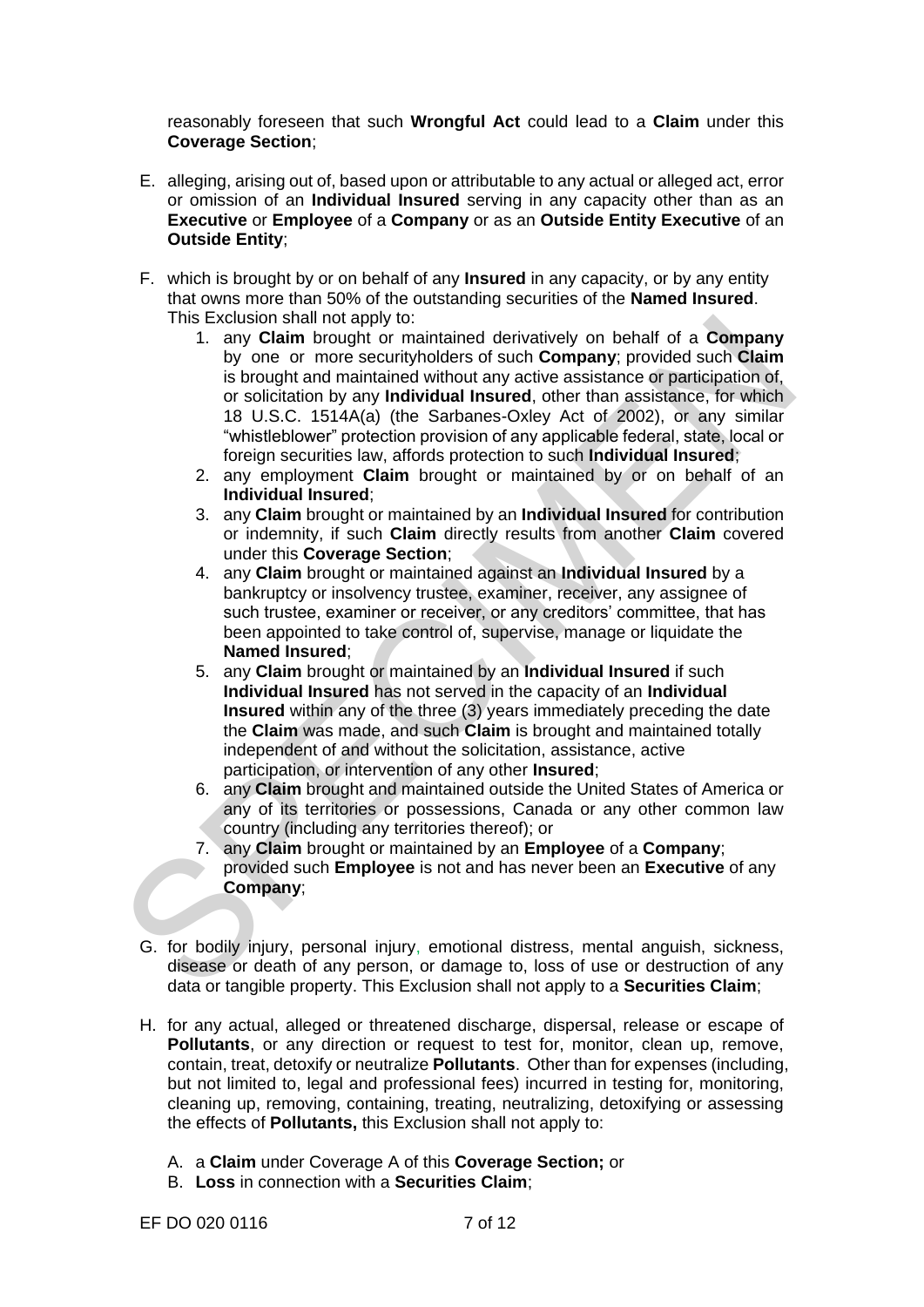- I. for any actual or alleged violations of any of the responsibilities, obligations or duties imposed by the Employee Retirement Income Security Act of 1974, the Fair Labor Standards Act, the National Labor Relations Act, the Worker Adjustment and Retraining Notification Act, the Worker Adjustment and Retraining Notification Act, the Consolidated Omnibus Budget Reconciliation Act, the Occupational Safety and Health Act, any workers' compensation, unemployment compensation, unemployment insurance, retirement benefits, social security benefits, disability benefits, any rules or regulations of the foregoing promulgated thereunder, and amendments thereto, or any similar federal, state, local or foreign statutory law or common law. This Exclusion shall not apply to a **Securities Claim**;
- J. The **Insurer** shall not be liable to make any payment for any **Investigation Costs**  in connection with any **Derivative Demand** under Coverage D**:**
	- 1. alleging, arising out of, based upon or attributable to any fact, circumstance, situation, transaction, event or **Wrongful Act** which has been reported under any policy of which this **Coverage Section** is a renewal or replacement or which it may succeed in time;
	- 2. alleging, arising out of, based upon or attributable to any demand, suit or other proceeding pending against, or order, decree or judgment entered for or against, any **Insured** on or prior to the Continuity Date set forth in Item 5 of the Directors & Officers and Corporate Securities Liability **Coverage Section** Declarations**,** or involving any **Derivative Demand** which is the same or related to that at issue in any pending or prior demand, suit, proceeding or in the underlying demand, order, decree or judgment;

## **IV. Limit of Liability**

The following provisions shall apply in addition to the provisions of Section IV. Limit of Liability of the General Terms and Conditions:

- common law. This Exclusion shall not apply to a **Securities Ciam**;<br>
1. The Insurer shall not be liable to make any payment for any Investigation Costs<br>
in connection with any Derivative Demand under Coverage D:<br>
1. allegin A. Subject to the Policy Aggregate Limit of Liability set forth in Item 3 of the General Declarations, the **Coverage Section** Limit of Liability set forth in Item 3(a) of the Directors & Officers and Corporate Securities Liability **Coverage Section** Declarations shall be the maximum aggregate limit of the **Insurer**'s liability for all **Loss** under this **Coverage Section.** Upon exhaustion of the Limit of Liability set forth in Item 3(a) of the Directors & Officers and Corporate Securities Liability **Coverage Section** Declarations, or the Policy Aggregate Limit of Liability in Item 3 of the General Declarations, the **Insurer**'s obligations under this **Coverage Section** shall be deemed completely fulfilled and extinguished.
	- B. The maximum limit of the **Insurer**'s liability for all **Investigation Costs** incurred in response to **Derivative Demands** made during the **Policy Period**, in the aggregate, shall be the **Derivative Demand Investigation** Sub-Limit of Liability set forth in Item 3(b) of the Directors & Officers and Corporate Securities Liability **Coverage Section** Declarations. The **Derivative Demand Investigation** Sub-Limit of Liability shall be the maximum limit of the **Insurer** under this **Coverage Section** for all **Investigation Costs** regardless of the number of **Derivative Demands** made during the **Policy Period** or the number of **Executives** subject to such **Derivative Demands** and shall be part of, and not in addition to, the **Coverage Section** Limit of Liability set forth in Item 3(a) of the Directors & Officers and Corporate Securities Liability **Coverage Section** Declarations which is also part of and not in addition to the Policy Aggregate Policy Limit of Liability set forth in Item 3 of the General Declarations.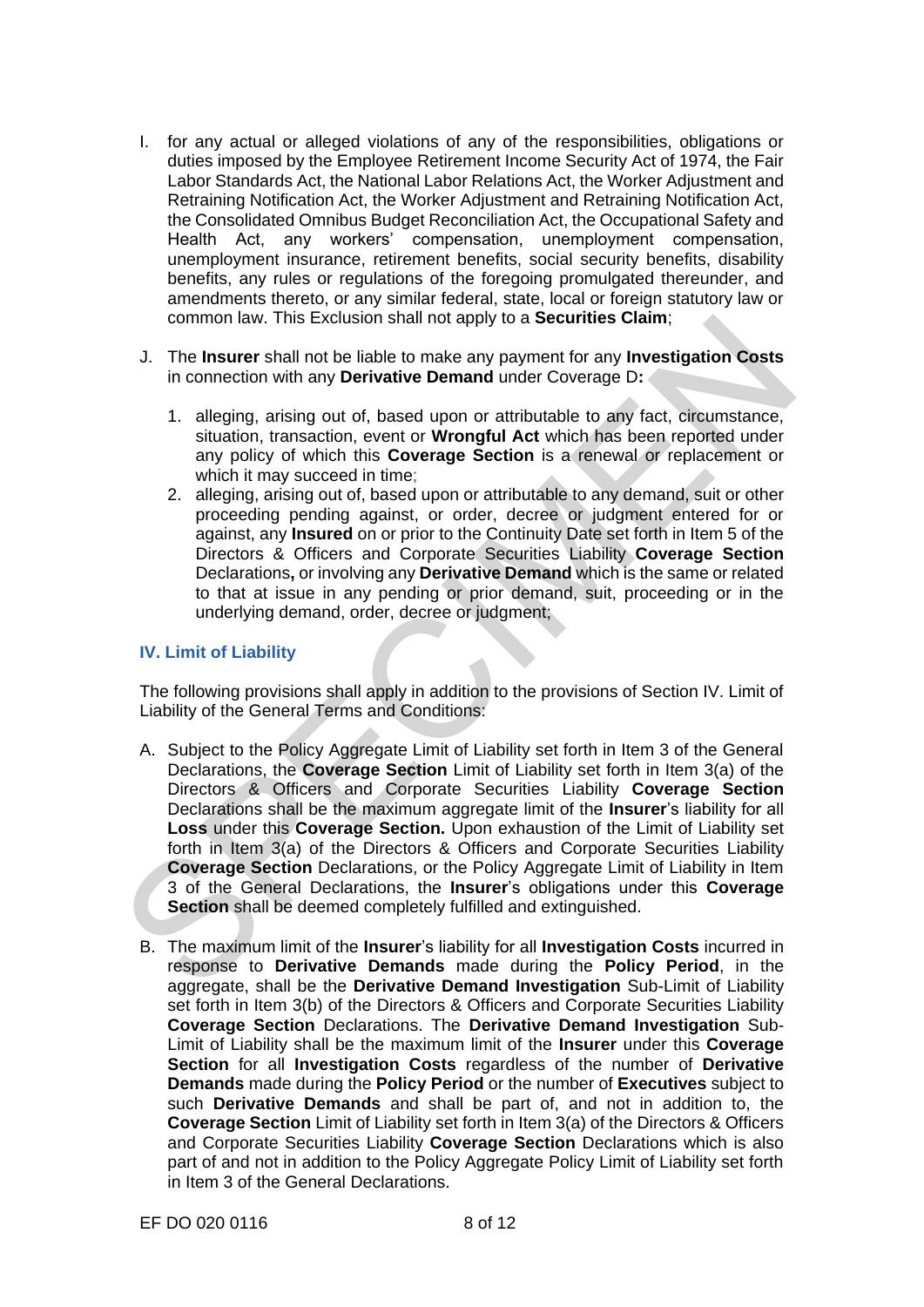## **V. Retentions**

The following provisions shall apply in addition to the provisions of Section V. Retentions of the General Terms and Conditions:

- A. The **Insurer** shall only be liable for the amount of **Loss** arising from a **Claim** which is in excess of the applicable Retention set forth in Item 4 of the Directors & Officers and Corporate Securities Liability **Coverage Section** Declarations. The Retention shall be borne by the **Insureds** and shall remain uninsured, with regard to:
	- 1. all **Loss** for which the **Company** is required or permitted to provide indemnification to an **Individual Insured**; and
	- 2. **Loss** of a **Company**.
- B. A single Retention shall apply to **Loss** arising from all **Claims** alleging the same **Wrongful Act** or **Related Wrongful Acts**.
- C. The Retention set forth in Item 4(a) of the Directors & Officers and Corporate Securities Liability **Coverage Section** Declarations shall apply to each **Claim**  under Coverage A of this **Coverage Section**. The Retention set forth in Item 4(b) of the Directors & Officers and Corporate Securities Liability **Coverage Section** Declarations shall apply to each **Claim** other than a **Securities Claim** under Coverage B of this **Coverage Section**. The Retention set forth in Item 4(c) of the Directors & Officers and Corporate Securities Liability **Coverage Section** Declarations shall apply to each **Securities Claim** under Coverage B or Coverage C of this **Coverage Section**. The Retention set forth in Item 4(d) of the Directors & Officers and Corporate Securities Liability **Coverage Section** Declarations shall apply to each **Derivative Demand** under Coverage D of this **Coverage Section**.
- 1. all Loss for which the Company is required or permitted to provide<br>
indeminication to an Individual Insured; and<br>
2. Loss of a Company.<br>
B. A single Retention shall apply to Loss arising from all Claims alleging the sa D. The Retention applicable to Coverage B shall apply to **Indemnifiable Loss**, whether or not actual indemnification is made, unless such indemnification is not made by a **Company** solely by reason of its **Financial Insolvency**. A **Company**'s certificate of incorporation, charter or other organization documents, including bylaws and resolutions, shall be deemed to require indemnification and advancement to an **Individual Insured** to the fullest extent permitted by law. In the event a **Company** is unable to pay the applicable Retention due to **Financial Insolvency**, then the **Insurer** shall advance payment for **Loss** within the applicable Retention. The **Insurer** shall be entitled to recover the amount of **Loss** advanced within the Retention from such **Company** pursuant to Section VI.B. of this **Coverage Section** and Section X. Subrogation of the General Terms and Conditions.

# **VI. Defense Costs, Defense Counsel, Settlements & Judgments**

A. Defense

The **Insurer** does not assume any duty to defend a **Claim**. The **Insureds** shall defend and contest any **Claim** made against them. An **Insured** shall not retain defense counsel or incur any **Defense Costs** without the prior written consent of the **Insurer**, such consent not to be unreasonably withheld. An **Insured** may select a defense counsel different from that selected by other **Insureds** if such selection is required due to an actual conflict of interest and only with the express prior written consent of the **Insurer**.

B. Advancement

EF DO 020 0116 9 of 12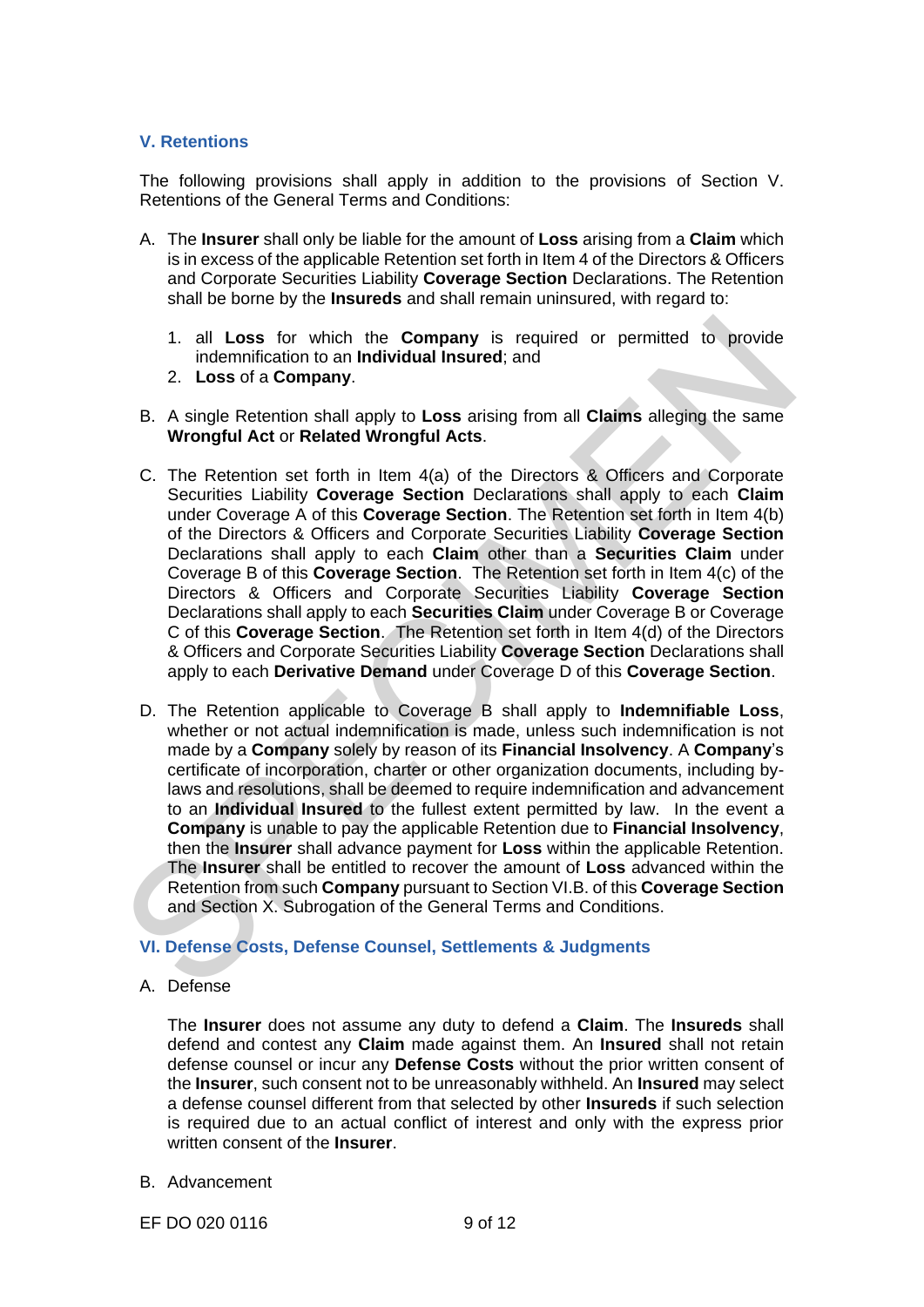The **Insurer** shall advance **Defense Costs** in excess of the applicable Retention on behalf of the **Insured** prior to final disposition of the **Claim**. Such advanced payments by the **Insurer** shall be repaid to the **Insurer** by each and every **Insured**, severally according to their respective interests, in the event and to the extent that any such **Insured** shall not be entitled under the Terms and Conditions of this **Coverage Section** to payment of such **Loss**.

C. Cooperation

The **Insurer** shall have the right to associate fully and effectively with each and every **Insured** in the defense of any **Claim** that appears reasonably likely to involve the **Insurer**, including, but not limited to, negotiating a settlement. Each and every **Insured** agrees to provide such information as the **Insurer** may reasonably require and to give the **Insurer** full cooperation and take such actions which, in such **Insurer**'s judgment, are deemed necessary and practicable to prevent or limit **Loss**  arising from any **Wrongful Act**.

#### D. Prior Written Consent

The Insurar shall have the ingrit to associate tully and effectively with each energy interest and to be energy increased to the insurer, including, but not limited to, negotiating a settement. Each and every linear agrees The **Insured** shall not admit or assume any liability, enter into any settlement agreement, stipulate to any judgment, or incur any **Defense Costs** or **Investigation Costs** without the prior written consent of the **Insurer**. If the **Insured**  admits or assumes any liability in connection with any **Claim** without the consent of the **Insurer**, then the **Insurer** shall not have any obligation to pay **Loss** with respect to such **Claim**. Only those settlements, stipulated judgments, **Defense Costs** and **Investigation Costs** which have been consented to by the **Insurer**  shall be recoverable as **Loss** under the terms of this **Coverage Section**. The **Insurer** shall not unreasonably withhold any consent required under this **Coverage Section**, provided that in all events the **Insurer** may withhold consent to any settlement, stipulated judgment or **Defense Costs**, or any portion thereof, to the extent such **Claim** (or any portion thereof) is not covered under the terms of this **Coverage Section**. In addition, the **Insured** shall not take any action which prejudices the **Insurer**'s rights under this **Coverage Section.**

## **VII. Other Insurance**

Such insurance as is provided by this **Coverage Section** shall apply only as excess over any other valid and collectible insurance, unless such other insurance is expressly written to be excess over any applicable Limit of Liability for this policy or any **Coverage Section**. This policy specifically shall be excess of any other policy pursuant to which any other **Insurer** has a duty to defend a **Claim** for which this policy may be obligated to pay **Loss**. For any **Claim** involving an **Outside Entity Executive**, this policy shall be specifically excess of any indemnification by the **Outside Entity** and any insurance coverage afforded to any such **Outside Entity Executive** or **Outside Entity.**

#### **VIII. Allocation**

If both **Loss** covered under this **Coverage Section** and loss not covered under this **Coverage Section** are incurred by the **Insureds** on account of any **Claim** because such **Claim** against the **Insureds** includes both covered and non-covered matters and/or includes both covered and non-covered parties, then amounts incurred by the **Insured** on account of such **Claim** shall be allocated between covered **Loss** and noncovered loss based on the relative legal liability and financial exposure of the **Insureds**